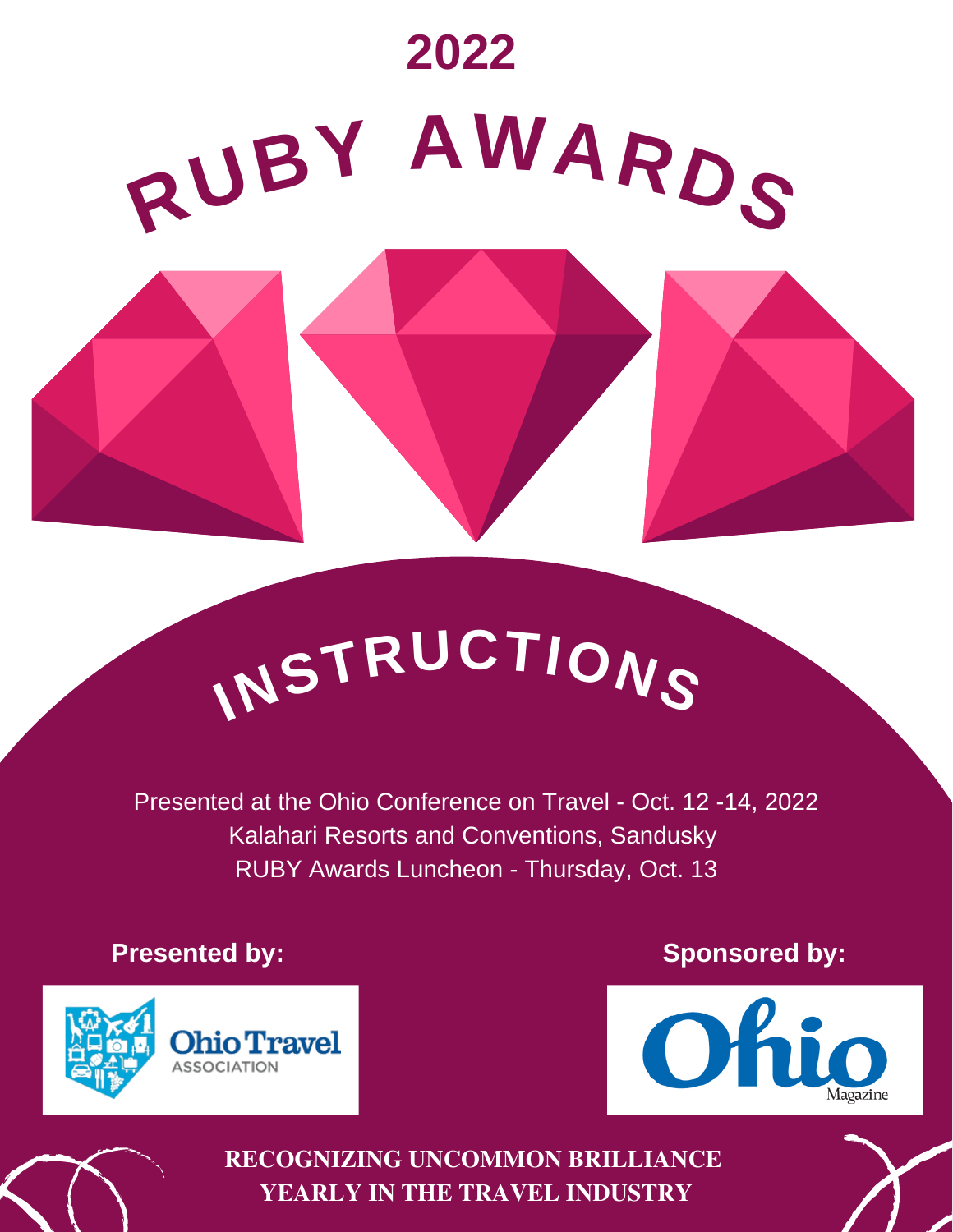**We invite you to enter the RUBY (Recognizing Uncommon Brilliance Yearly) Awards competition.** The RUBY Awards honor those who have found the most innovative ways to market their destinations, attractions, museums, restaurants, hotels or other travel-related businesses.

# **ELIGIBILITY**

The competition is open to all Ohio travel businesses and organizations. All entries must have appeared, aired or been published **for the first time between July 21, 2021 and July 19, 2022.** There is no limit to the number of entries. Entries must not have been entered in any previous RUBY Award competition.

Entries may be submitted by Ohio travel organizations, advertising agencies, public relations firms or any other type of communications professional. If an entry is submitted by a third-party, the entry must be submitted in the name of the travel business or organization for which the work was performed. Only original work may be submitted. All awards, as determined by the judges, are final.

# **ENTRY PROCESS & GUIDELINES**

The completed RUBY Awards nomination form must be submitted via email to Sarah Herrick (sarah@ohiotravel.org). Entries may be supported by up to 10 examples of supporting material. If links to materials are provided, these must remain live until at least March 1, 2023. Please submit the minimum number of files necessary to support your entry.

Entries not prepared per guidelines will be disqualified. All entries must be submitted in digital format. We prefer linkable URLs be included on entry forms. If you must send attachments, accepted file formats: pdf, doc, mp3, wma, mpg, avi, jpg, jpeg, png and gif.

## **ENTRIES MUST:**

- **Meet all eligibility requirements**
- **Be submitted in the correct category**
- **Include a completed Entry Form for each entry and one Summary Form for the overall business or organization submitting entries**
- **Conform to submission requirements**
- **Conform to all copyright laws**

Judges are selected by the RUBY Awards Committee and represent marketing, advertising and public relations professionals from throughout the midwest. Judges are not assigned to categories where they may have a potential conflict of interest.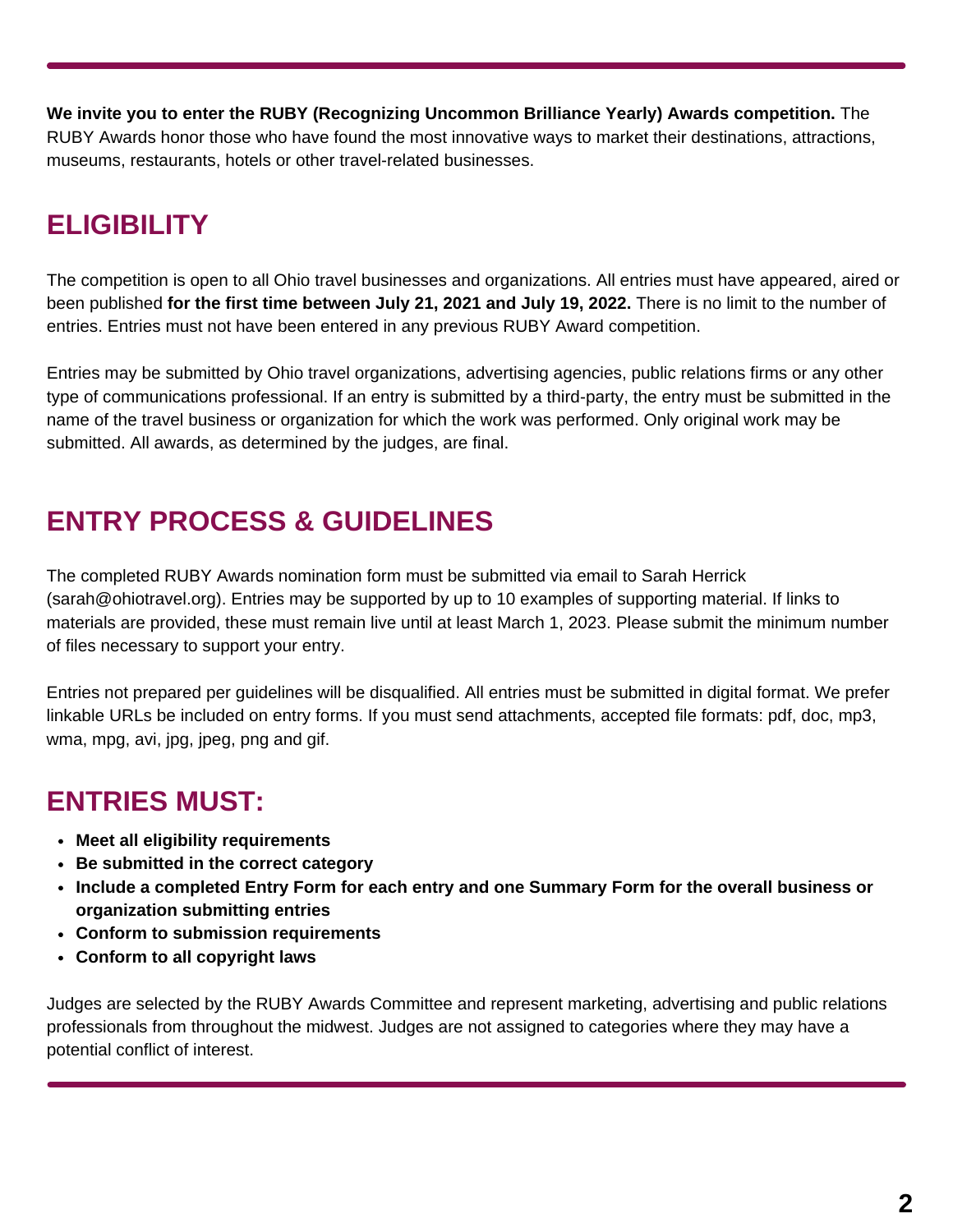# **WHAT JUDGES ARE SEEKING**

Judges score each entry on concept, creativity and results. Each entry will be awarded up to 25 points in each category based on its ability to address the following:

#### **CONCEPT**

What is the communications or marketing objective of the entry, and is the entry focused on delivering results? Who is the target audience, and how has the entry addressed a need? Did the entry have an appropriate call to action?

#### **CREATIVITY**

Does the entry stand out from the crowd? Was it well executed? Does it inspire the audience? Does it have stopping power?

#### **RESULTS**

How well did the entry perform? If results can't be determined yet, what are preliminary results? What is your plan to measure effectiveness? Please don't skip this section! It's often where entries lose points.

# **THREE REASONS YOU SHOULD SUBMIT**



## **You Deserve the Recognition**

While getting recognized in front of your peers is great, the RUBY Awards is also a way to show your supervisor, leadership and stakeholders that you do great work. Media release templates are provided to those submitting. You don't have to win a RUBY to share your story - many businesses celebrate their receipt of Certificates of Achievement and Citations of Excellence.



## **Get Feedback and Best Practices**

We'll send you each entry's scores, as well as judges' comments after the awards are presented. We'll also send you a synopsis on the reasons why winners in your category(ies) scored high, making this a great checklist for planning next year's promotional materials.



## **Your Office Needs Some Bling**

Engraved RUBY Awards will be distributed on stage in 2022. Those achieving Citations of Excellence will be recognized during the presentation and can pick up physical awards following the luncheon. All finalists are recognized during the awards ceremony. Those not awarded a RUBY or Citation of Excellence will be sent digital Certificates of Achievement. Digital badges will also be provided for all RUBY winners, with Ohio's Finest going to those scoring closest to perfect scores.

RUBY Awards are given at the discretion of the judges. Three (3) RUBY Awards may be given in each category according to marketing budget level. Citation of Excellence certificates will be given when merited in each category budget level. Finalists will be notified in September, and winners will be honored at the RUBY Awards luncheon Thursday, Oct. 13 at Kalahari Resorts and Conventions in Sandusky during the 2022 Ohio Conference on Travel.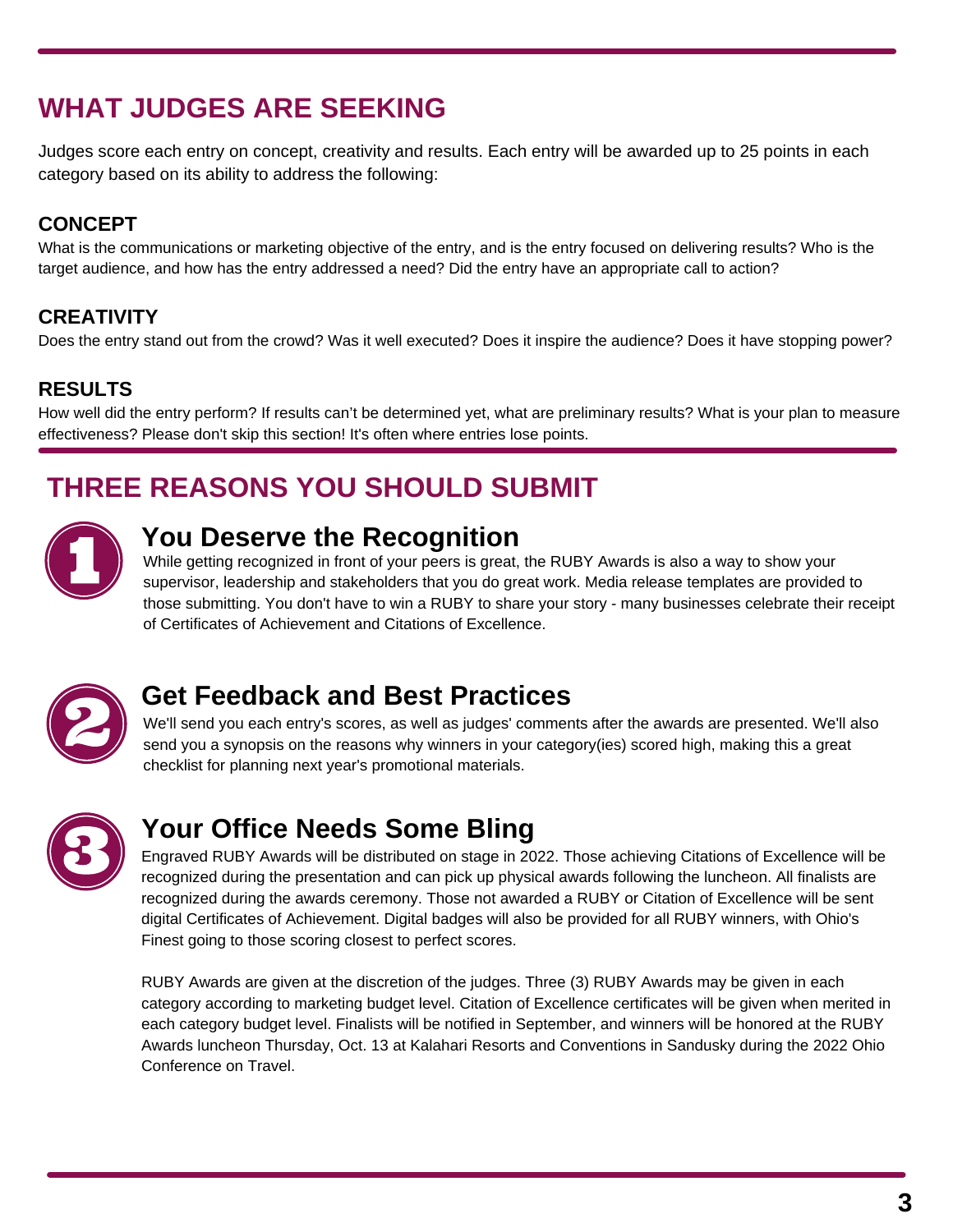## **CATEGORIES**

Please read through all categories to find the best fit for your entries.

Entries can appear in more than one category only if they are part of a larger campaign. For example you may submit a group tour planner for recognition in Travel Guides and Planners. The planner could then be part of a larger strategy if supported with an email campaign, exhibit design, etc. under Targeted Marketing Campaign.

Outdoor advertising should be submitted as part of a campaign. There is no stand-alone category for outdoor advertising.

Campaigns that include physical items (cups, key chains, tote bags, etc.) should include representative pictures of any physical items. Be sure to explain intent and distribution of these items on entry forms. Please do not mail promotional items to OTA.

All submissions should follow the Entry Process and Guidelines outlined on page two.

1. **Travel Guides and Planners:** This category includes visitor guides, group tour planners, meeting planners and other communications tools to inspire or assist travelers. Entries must be eight pages or more.

2. **Print Media**: This category includes rack cards, direct mail pieces, brochures or other printed materials less than eight pages.

3. **Newsletters:** This category includes both printed newsletters and e-newsletters, intended to keep a consistent flow of communication to stakeholders or a B2C audience. Please submit a minimum of three separate issues as either links or in pdf form.

4. **Annual Report:** This could be any format with the purpose of providing updates on your business or a community.

5. **Targeted Marketing Campaign:** This category includes efforts to hone in on a specific targeted audience, such as meeting planners, group tour planners, niche markets, etc. Media could include email campaigns, print media, promotional pieces, etc. Please submit digital copies, links or images of all products mentioned in your application.

6. **Marketing Campaign:** This category includes promotional campaigns that use more than one medium, such as a mix of direct mail, digital, print, outdoor display, etc. Please submit digital copies, links or images of all products mentioned in your application.

7. **Innovation in Travel Marketing:** This category is meant for innovative products not found elsewhere in the other categories. Creativity knows no bounds when it comes to travel marketing. Examples include but are not limited to mobile apps, podcasts, exhibit design, etc.

8. **Print Advertisement:** This category includes newspaper, magazine, or other advertisements appearing in print form. It includes ads of four color or less than four color. It may be a single ad or a campaign designed around one theme. Please submit one ad or at least three examples if it is an ad series.

9. **Radio Advertisement:** Please submit a link to your radio advertisements on the entry form.

10. **Television Advertisement:** Please submit a link to your entry on the entry form.

11. **Promotional Video:** Videos could be short-form or long-form. Please submit a link to your video on the entry form.

12. **Website:** Please send the URL along with your entry materials. Sites will be judged based on desktop and mobile versions.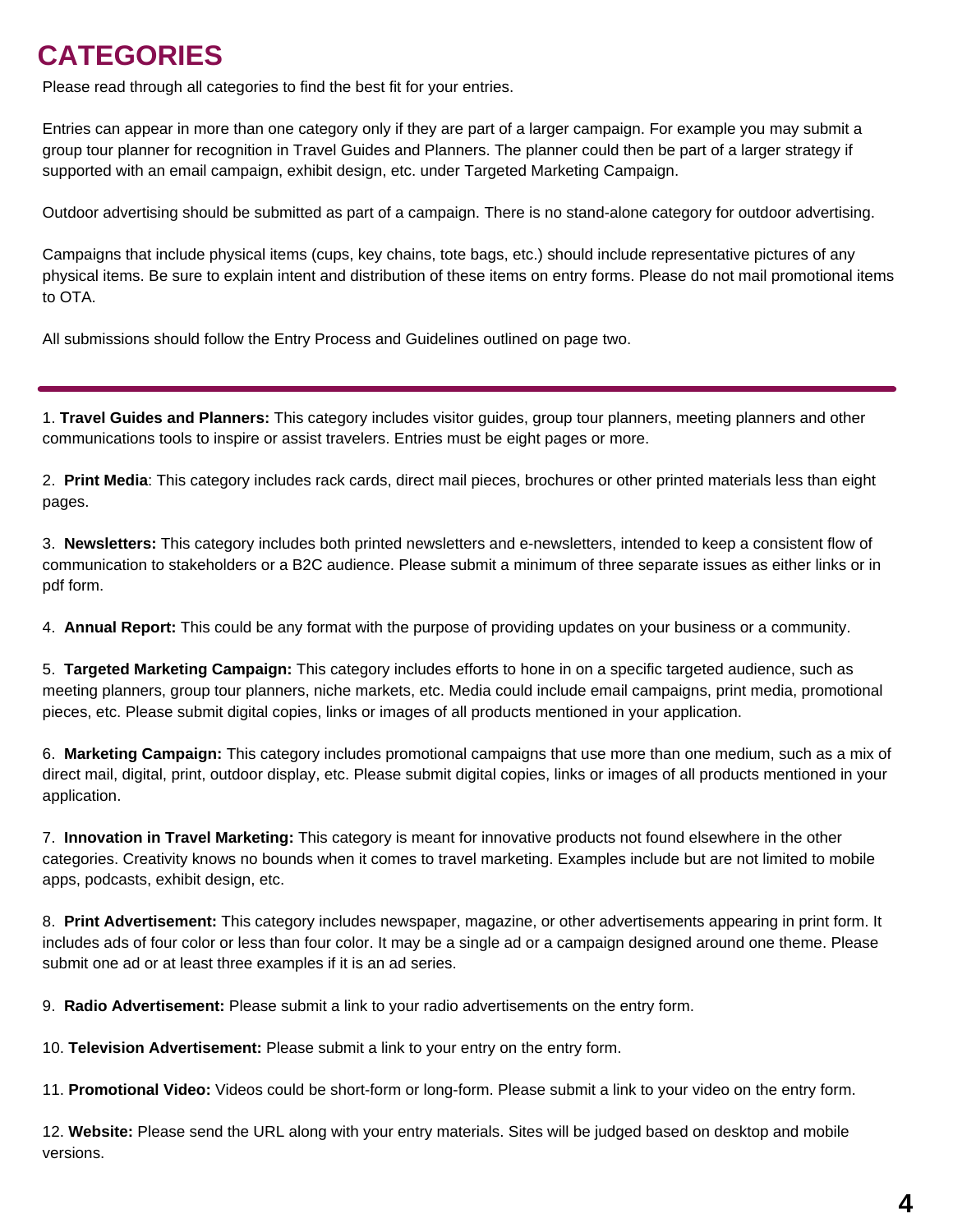# **CATEGORIES** (continued)

13. **Digital Campaign:** This category includes the use of innovative digital communication channels and creative content. Please include links or attachments to multiple components of the campaign.

14. **Blog:** Judges will be looking at design, writing, engagement levels and creative topics. Please include three blog entries with your submissions, as well as the URL of the overall blog.

15. **Social Media Campaign:** This category includes a campaign using social network sites. Make sure to include URLs or representative images of the campaign on your entry form.

16. **Event Campaign:** This category includes a campaign promoting an event, or series of events.

17. **Spirit of Community:** This category includes efforts to support your local community and can include coordinating volunteer activities or efforts to support causes important to your community. Judging will examine your ability to meet a need in your community, using assets and skill sets to help others, as well as design of any support material

\*OTA reserves the right to move any entry into a category that best fits the submitted entry.

## **DEADLINE AND ENTRY FEES:**

**OTA Members** – \$45 Per Entry **Non-Members** – \$60 Per Entry

Entry fees are payable online by credit card or by check. Please make checks payable to the Ohio Travel Association and send to P.O. Box 189, Pickerington, OH 43147.

**DEADLINE:** Entries are due **Friday, Aug. 5, 2022**. Late entries will be accepted through Wednesday, Aug. 10 with an additional \$15 late fee for each entry. No entries will be accepted after Aug. 10.



**QUESTIONS?** Call Sarah Herrick at 800-896-4682 or e-mail: sarah@ohiotravel.org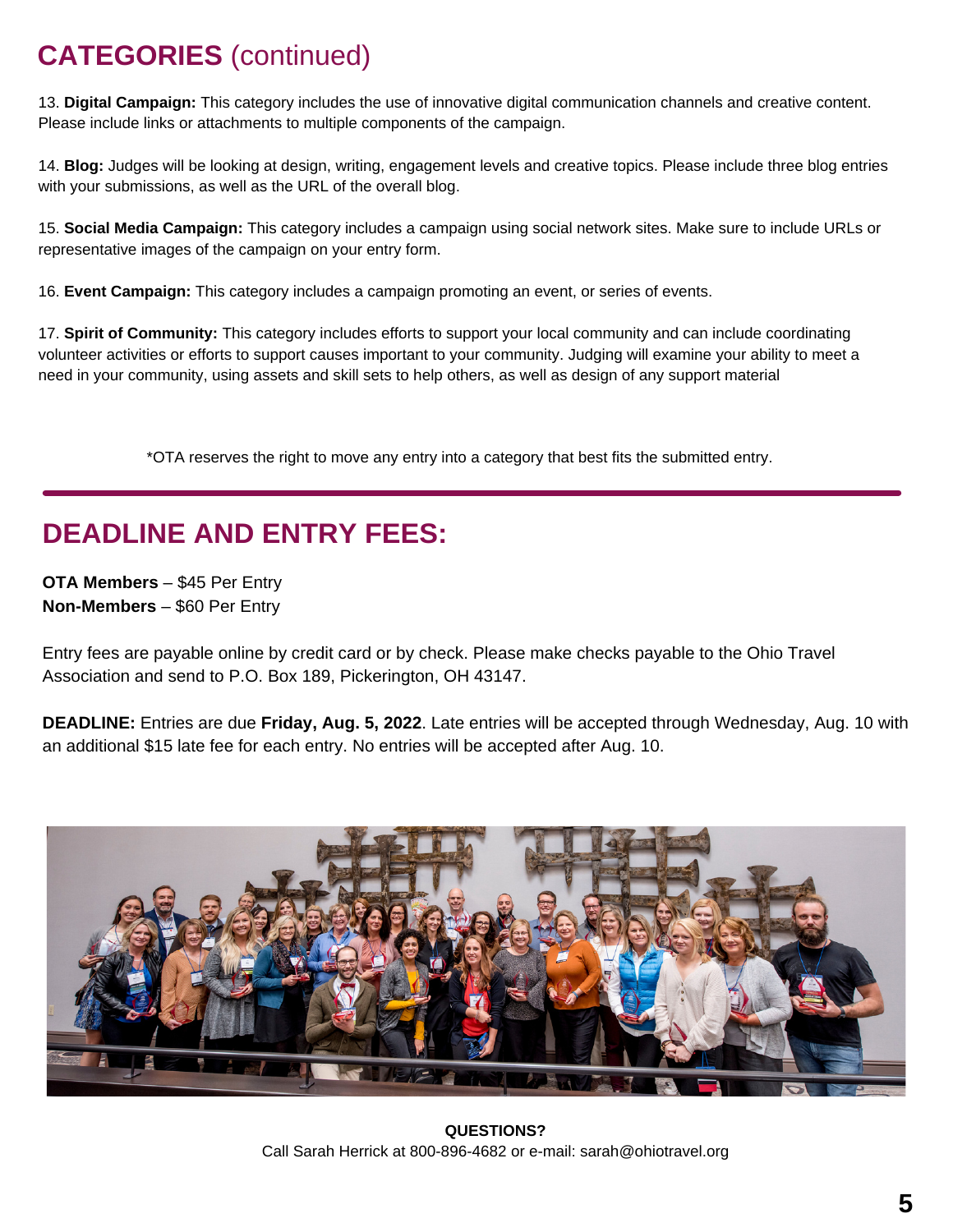

#### **2022 Official Entry Form**

PLEASE SUBMIT ONE FORM (PAGES 6-7) PER ENTRY. Email this form with your Official Summary Form (page 8) to [sarah@ohiotravel.org.](mailto:sarah@ohiotravel.org)



**Contact Name**

**Company Name As It Would Appear on an Award**

**Entry Title**

**Category Name and Number**

**Entry URLs**

#### **PROVIDE A SUMMARY FOR EACH OF THE FOLLOWING:**

#### **Concept:**

Tell your story. What is goal and marketing objective of the entry? Who is the target audience, and how has the entry addressed a need? What is your intended call to action?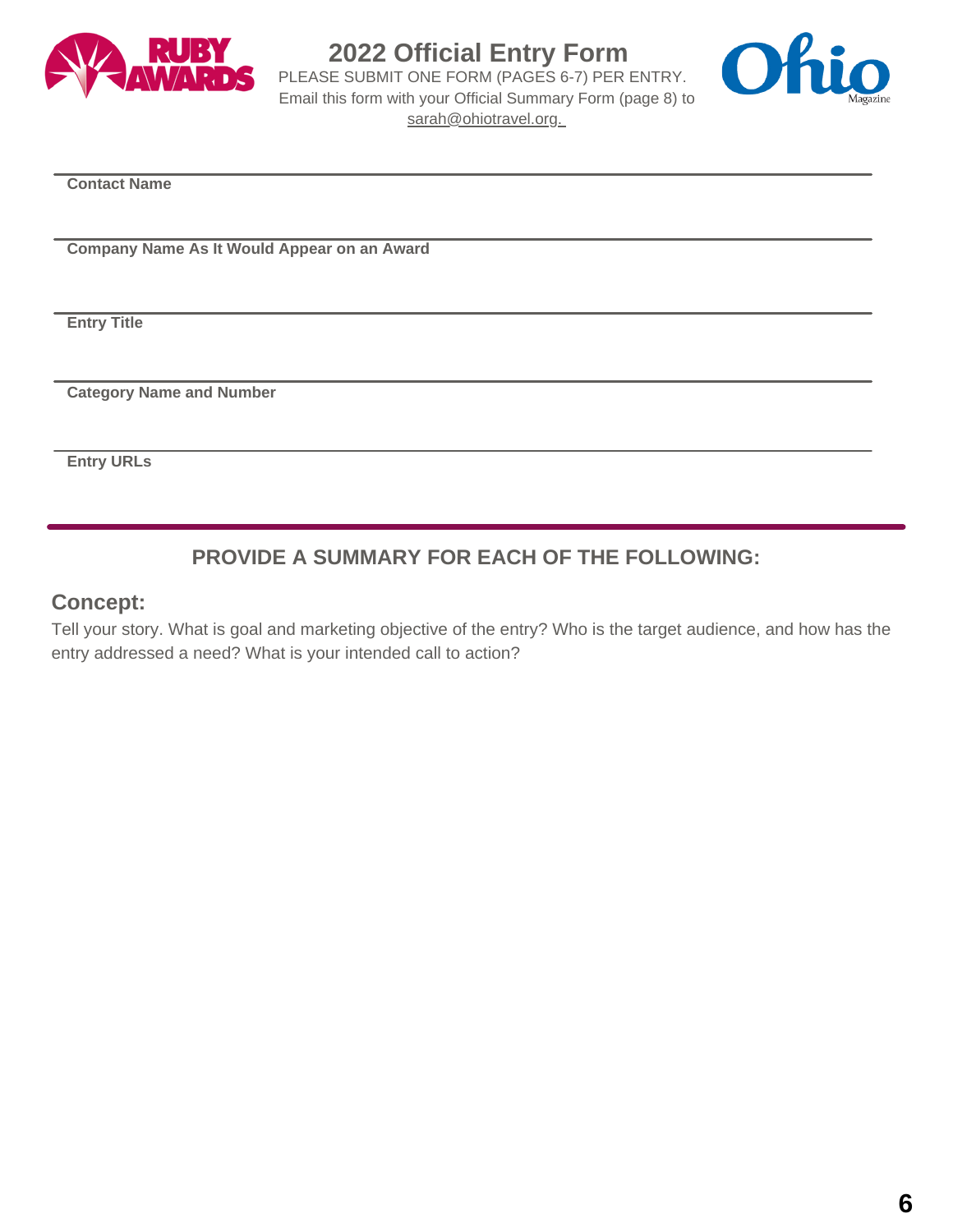

**2022 Official Entry Form**



#### **Results:**

How well did the entry perform? If results can't be determined yet, what are preliminary results? What is your plan to measure effectiveness? Don't skip this section! It's often where entries lose points.

**If emailing supporting materials, please identify what is accompanying this form:**